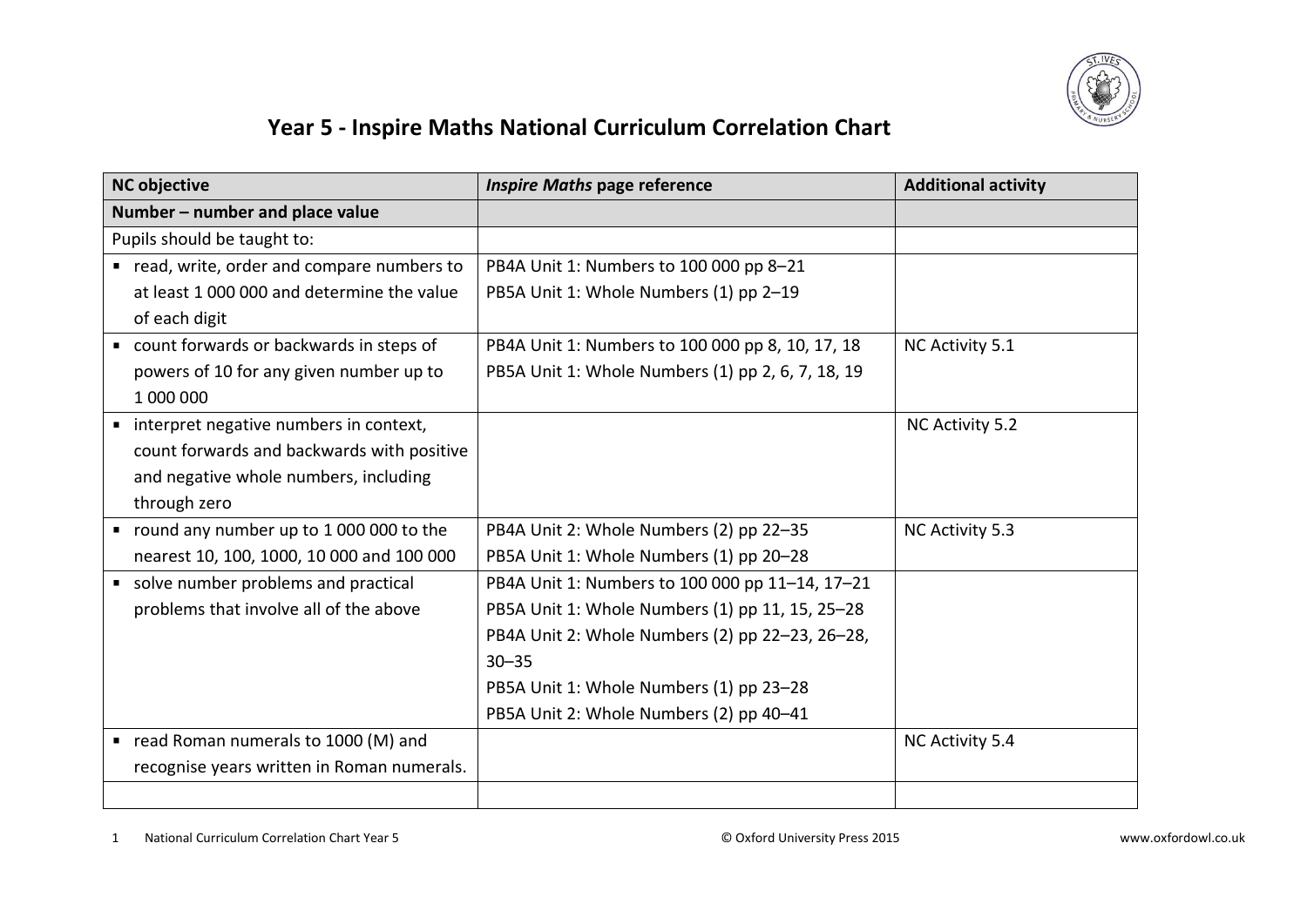

| Number - addition and subtraction             |                                                  |                  |
|-----------------------------------------------|--------------------------------------------------|------------------|
| Pupils should be taught to:                   |                                                  |                  |
| add and subtract whole numbers with more      |                                                  | NC Activity 5.5  |
| than 4 digits, including using formal written |                                                  |                  |
| methods (columnar addition and                |                                                  |                  |
| subtraction)                                  |                                                  |                  |
| add and subtract numbers mentally with        |                                                  | NC Activity 5.6  |
| increasingly large numbers                    |                                                  |                  |
| ■ use rounding to check answers to            | PB4A Unit 2: Whole Numbers (2) pp 32, 35         |                  |
| calculations and determine, in the context    | PB5A Unit 1: Whole Numbers (1) pp 20, 23, 25, 26 |                  |
| of a problem, levels of accuracy              |                                                  |                  |
| solve addition and subtraction multi-step     |                                                  |                  |
| problems in contexts, deciding which          |                                                  |                  |
| operations and methods to use and why.        |                                                  |                  |
|                                               |                                                  |                  |
| Number – multiplication and division          |                                                  |                  |
| Pupils should be taught to:                   |                                                  |                  |
| • identify multiples and factors, including   | PB4A Unit 2: Whole Numbers (2) pp 36-44          |                  |
| finding all factor pairs of a number, and     |                                                  |                  |
| common factors of two numbers                 |                                                  |                  |
| ■ know and use the vocabulary of prime        |                                                  | NC Activity 5.7A |
| numbers, prime factors and composite          |                                                  | NC Activity 5.7B |
| (non-prime) numbers                           |                                                  | NC Activity 5.7C |
| ■ establish whether a number up to 100 is     |                                                  | NC Activity 5.8  |
| prime and recall prime numbers up to 19       |                                                  |                  |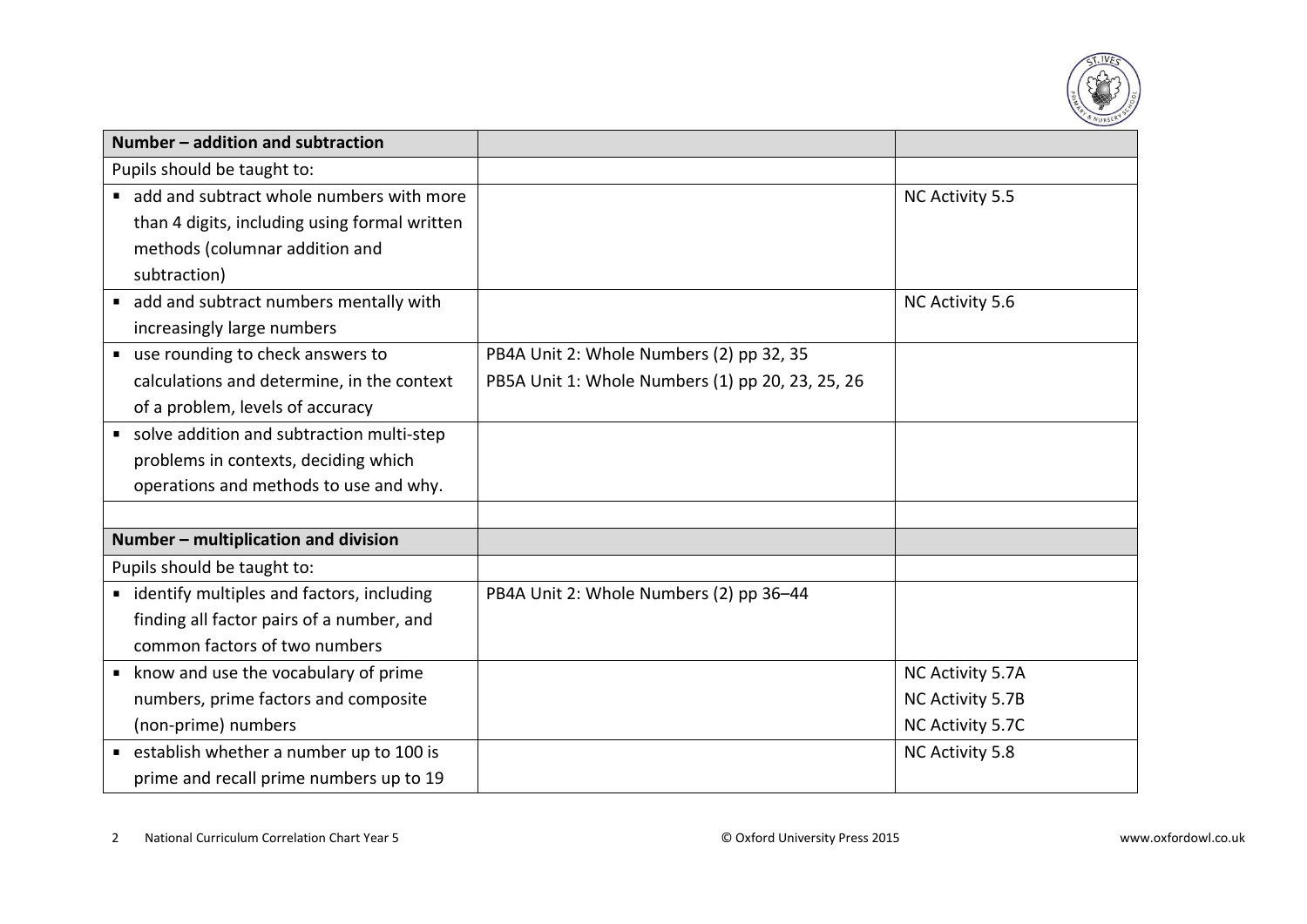

|                | multiply numbers up to 4 digits by a one- or  | PB4A Unit 3: Whole Numbers (3) pp 45-56, 63-70     | NC Activity 5.9  |
|----------------|-----------------------------------------------|----------------------------------------------------|------------------|
|                | two-digit number using a formal written       |                                                    |                  |
|                | method, including long multiplication for     |                                                    |                  |
|                | two-digit numbers                             |                                                    |                  |
|                | " multiply and divide numbers mentally        | PB4A Unit 2: Whole Numbers (2) pp 33-35            | NC Activity 5.10 |
|                | drawing upon known facts                      | PB4A Unit 3: Whole Numbers (3) pp 48-51, 54-55,    |                  |
|                |                                               | $60 - 62, 70$                                      |                  |
|                |                                               | PB4B Unit 10: Decimals (2) pp 61-62, 65, 68, 70-71 |                  |
|                |                                               | PB5A Unit 2: Whole Numbers (2) pp 35-36, 38-41,    |                  |
|                |                                               | 44, 47-49                                          |                  |
|                |                                               | PB5B Unit 7: Decimals pp 8, 13-14, 19-20, 24-25    |                  |
| $\blacksquare$ | divide numbers up to 4 digits by a one-digit  | PB3A Unit 7: Division pp 93-110                    | NC Activity 5.11 |
|                | number using the formal written method of     | PB4A Unit 3: Whole Numbers (3) pp 57-70            |                  |
|                | short division and interpret remainders       |                                                    |                  |
|                | appropriately for the context                 |                                                    |                  |
|                | multiply and divide whole numbers and         | PB5A Unit 2: Whole Numbers (2) pp 33-49            |                  |
|                | those involving decimals by 10, 100 and       | PB5B Unit 7: Decimals pp 4-25                      |                  |
|                | 1000                                          |                                                    |                  |
|                | recognise and use square numbers and          |                                                    | NC Activity 5.12 |
|                | cube numbers, and the notation for            |                                                    |                  |
|                | squared $(2)$ and cubed $(3)$                 |                                                    |                  |
|                | " solve problems involving multiplication and | PB5B Unit 8: Measurements pp 37-49                 |                  |
|                | division including using their knowledge of   | PB6B Unit 11: Volume of Solids and Liquids pp 102- |                  |
|                | factors and multiples, squares and cubes      | 109, 113-120                                       |                  |
|                | solve problems involving addition,            | PB3A Unit 8: Solving Word Problems 2:              |                  |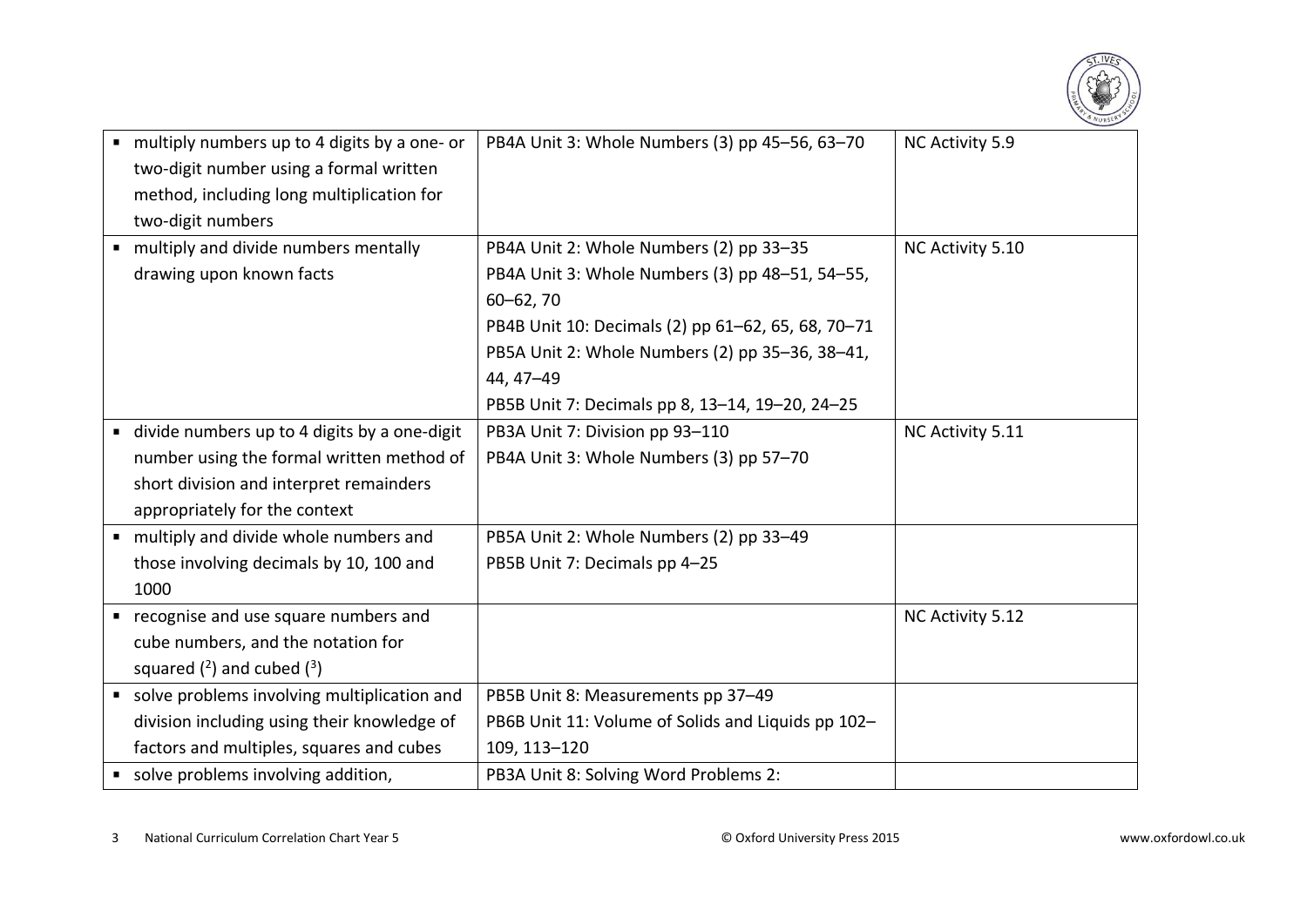

| Multiplication and Division pp 111-123          |                  |
|-------------------------------------------------|------------------|
| PB4A Unit 3: Whole Numbers (3) pp 63-70         |                  |
| PB5A Unit 2: Whole Numbers (2) pp 57-69         |                  |
|                                                 |                  |
| PB4A Unit 5: Fractions pp 111-116               |                  |
| PB4B Unit 10: Decimals (2) pp 77-79             |                  |
| PB5A Unit 2: Whole Numbers (2) pp 57-61         |                  |
| PB6B Unit 7: Speed pp 2-11, 20                  |                  |
|                                                 |                  |
|                                                 |                  |
|                                                 |                  |
|                                                 |                  |
| PB3B Unit 14: Fractions pp 75-83                |                  |
|                                                 |                  |
|                                                 |                  |
| PB3B Unit 14: Fractions pp 69-72, 79-80         | NC Activity 5.13 |
|                                                 |                  |
|                                                 |                  |
| PB4A Unit 5: Fractions pp 87-103                |                  |
| PB5A Unit 3: Fractions (1) pp 87-95             |                  |
|                                                 |                  |
|                                                 |                  |
|                                                 |                  |
| PB3B Unit 14: Fractions pp 84-90                |                  |
| PB4A Unit 5: Fractions pp 101-103, 108-109, 115 |                  |
|                                                 |                  |

4 National Curriculum Correlation Chart Year 5 © Oxford University Press 2015 www.oxfordowl.co.uk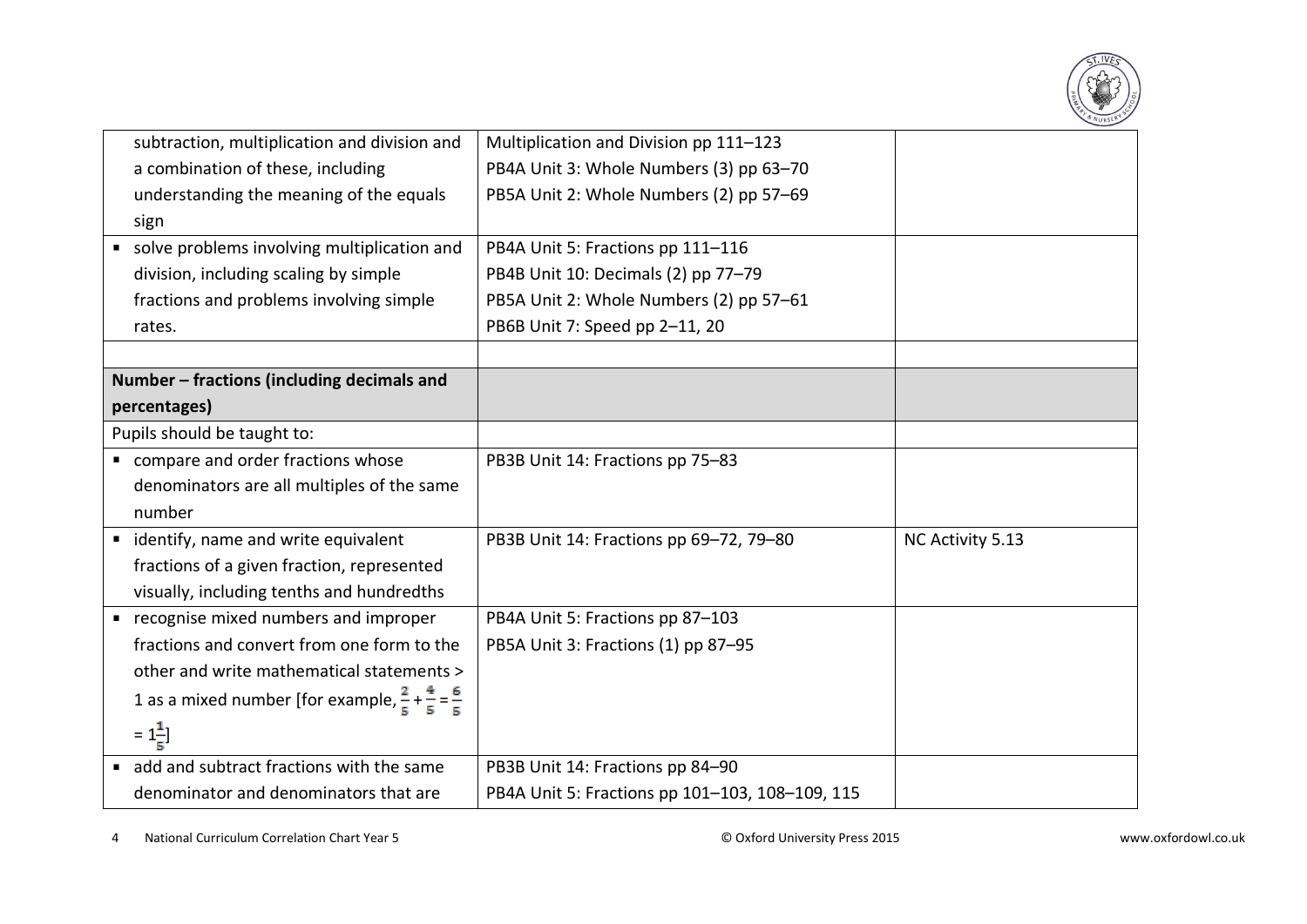

|                | multiples of the same number                      |                                                      |                  |
|----------------|---------------------------------------------------|------------------------------------------------------|------------------|
|                | " multiply proper fractions and mixed             | PB4A Unit 5: Fractions pp 107, 112-115               |                  |
|                | numbers by whole numbers, supported by            | PB5A Unit 4: Fractions (2) pp 112-115, 124-126, 132  |                  |
|                | materials and diagrams                            |                                                      |                  |
|                | read and write decimal numbers as                 | PB4B Unit 9: Decimals (1) pp 12-13, 19-20, 26-27,    |                  |
|                | fractions [for example, $0.71 = \frac{71}{100}$ ] | $42 - 44$                                            |                  |
|                |                                                   | PB5B Unit 7: Decimals pp 2-3                         |                  |
| ٠              | recognise and use thousandths and relate          | PB4B Unit 9: Decimals (1) pp 21-33                   |                  |
|                | them to tenths, hundredths and decimal            | PB5B Unit 7: Decimals pp 2-3                         |                  |
|                | equivalents                                       |                                                      |                  |
|                | " round decimals with two decimal places to       | PB4B Unit 9: Decimals (1) pp 35-36, 38-39            |                  |
|                | the nearest whole number and to one               |                                                      |                  |
|                | decimal place                                     |                                                      |                  |
| $\blacksquare$ | read, write, order and compare numbers            | PB4B Unit 9: Decimals (1) pp 8-33, 45                |                  |
|                | with up to three decimal places                   |                                                      |                  |
|                | solve problems involving number up to             | PB4B Unit 9: Decimals (1) pp 27, 30, 32, 33, 45      | NC Activity 5.14 |
|                | three decimal places                              | PB4B Unit 10: Decimals (2) pp 48, 50, 52, 58-60, 61, |                  |
|                |                                                   | 63, 64, 66, 68-69, 77-80                             |                  |
|                |                                                   | PB5B Unit 7: Decimals pp 30-34                       |                  |
| ٠              | recognise the per cent symbol (%) and             | PB5B Unit 10: Percentage pp 64-70, 90                |                  |
|                | understand that per cent relates to 'number       |                                                      |                  |
|                | of parts per hundred', and write                  |                                                      |                  |
|                | percentages as a fraction with denominator        |                                                      |                  |
|                | 100, and as a decimal                             |                                                      |                  |
|                | solve problems which require knowing              | PB5B Unit 10: Percentage pp 73-76                    | NC Activity 5.15 |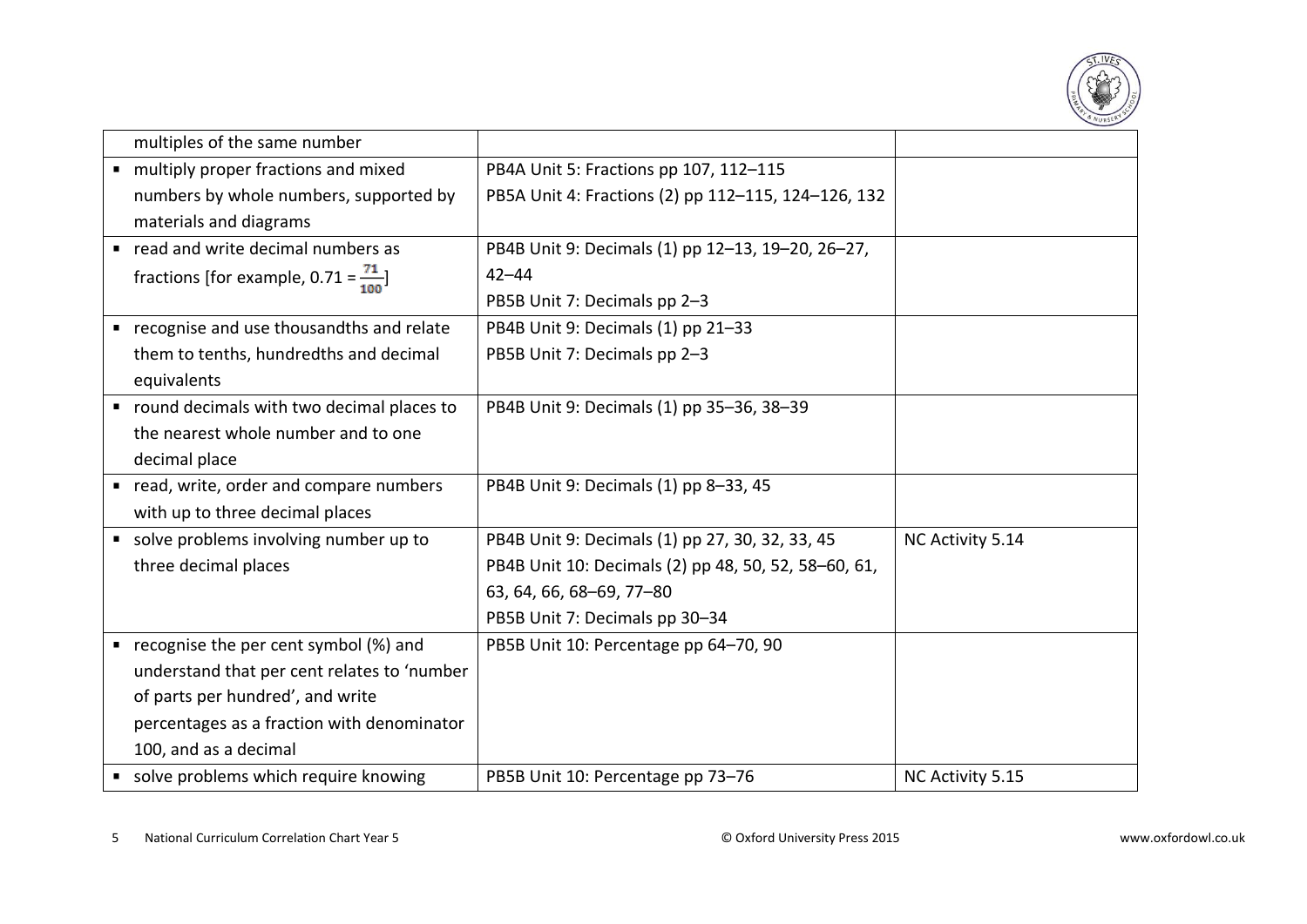

| percentage and decimal equivalents of $\frac{1}{2}$ , $\frac{1}{4}$ , | PB6A Unit 6: Percentage pp 113-115, pp 117-119 |                  |
|-----------------------------------------------------------------------|------------------------------------------------|------------------|
| $\frac{1}{5}, \frac{2}{5}, \frac{4}{5}$ and those fractions with a    |                                                |                  |
| denominator of a multiple of 10 or 25.                                |                                                |                  |
|                                                                       |                                                |                  |
| <b>Measurement</b>                                                    |                                                |                  |
| Pupils should be taught to:                                           |                                                |                  |
| convert between different units of metric                             | PB5B Unit 8: Measurements pp 37-49             | NC Activity 5.16 |
| measure (for example, kilometre and                                   |                                                |                  |
| metre; centimetre and metre; centimetre                               |                                                |                  |
| and millimetre; gram and kilogram; litre and                          |                                                |                  |
| millilitre)                                                           |                                                |                  |
| understand and use approximate                                        |                                                | NC Activity 5.17 |
| equivalences between metric units and                                 |                                                |                  |
| common imperial units such as inches,                                 |                                                |                  |
| pounds and pints                                                      |                                                |                  |
| ■ measure and calculate the perimeter of                              | PB3B Unit 18: Area and Perimeter pp 163-167    |                  |
| composite rectilinear shapes in centimetres                           |                                                |                  |
| and metres                                                            |                                                |                  |
| calculate and compare the area of                                     | PB3B Unit 18: Area and Perimeter pp 169-173    | NC Activity 5.18 |
| rectangles (including squares), and                                   | PB4B Unit 12: Area and Perimeter pp 107-108,   |                  |
| including using standard units, square                                | $110 - 116$                                    |                  |
| centimetres (cm <sup>2</sup> ) and square metres (m <sup>2</sup> )    |                                                |                  |
| and estimate the area of irregular shapes                             |                                                |                  |
| estimate volume [for example, using 1 cm <sup>3</sup>                 |                                                | NC Activity 5.19 |
| blocks to build cuboids (including cubes)]                            |                                                |                  |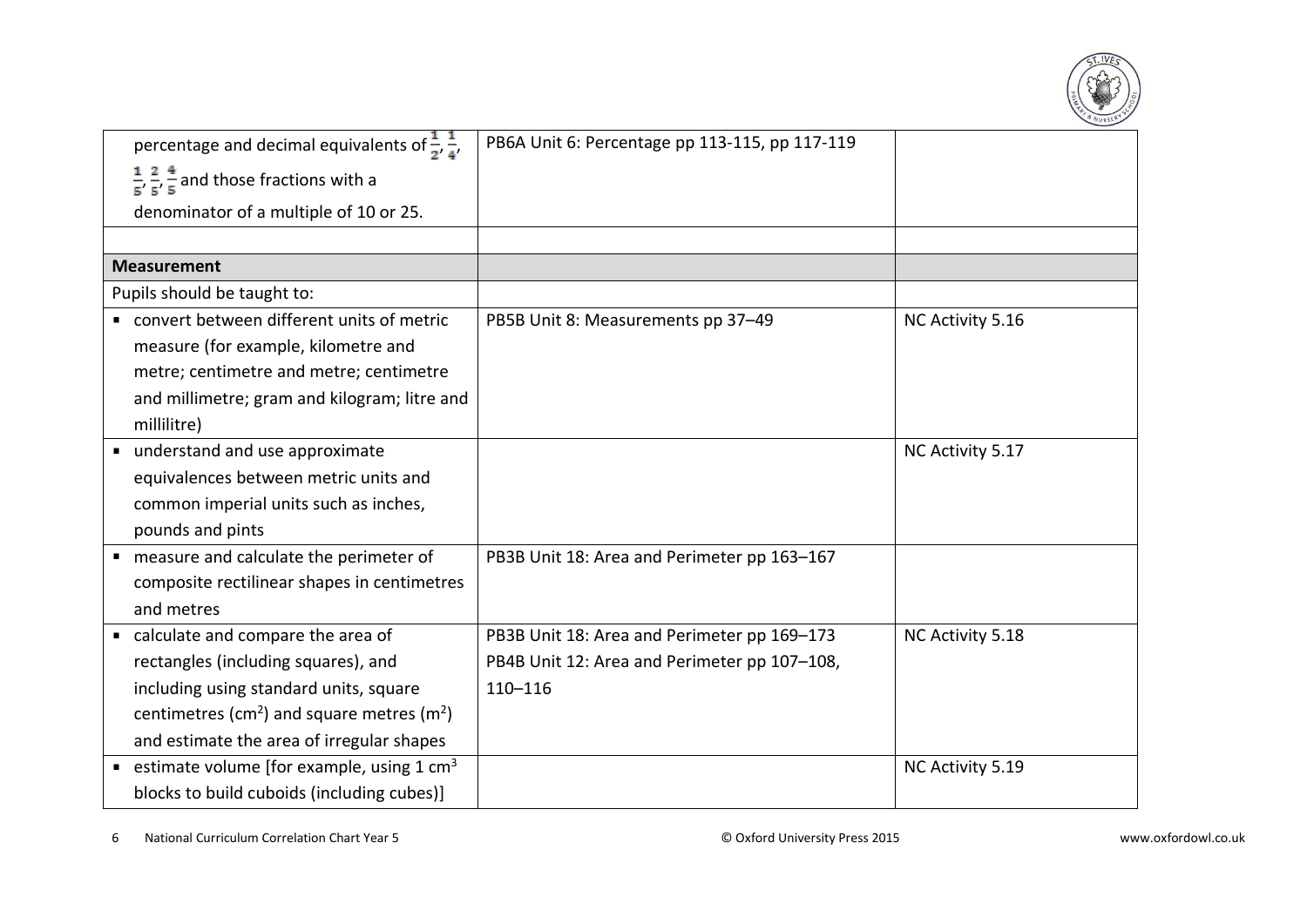

| and capacity [for example, using water]                |                                                   |                  |
|--------------------------------------------------------|---------------------------------------------------|------------------|
| solve problems involving converting                    | PB3B Unit 15: Time pp 95-104, 111-114             | NC Activity 5.20 |
| between units of time                                  | PB4B Unit 11: Time pp 84-85, 90-97                |                  |
| use all four operations to solve problems              | PB4B Unit 10: Decimals (2) pp 52, 58-60, 63, 64,  |                  |
| involving measure [for example, length,                | 68-69, 77-79                                      |                  |
| mass, volume, money] using decimal                     | PB5B Unit 7: Decimals pp 13, 30-36                |                  |
| notation, including scaling.                           | PB5B Unit 8: Measurements pp 40-41, 47-48         |                  |
|                                                        | PB5B Unit 14: Volume of Cubes and Cuboids pp 179- |                  |
|                                                        | 181, 183-184                                      |                  |
|                                                        |                                                   |                  |
| Geometry - properties of shapes                        |                                                   |                  |
| Pupils should be taught to:                            |                                                   |                  |
| " identify 3-D shapes, including cubes and             | PB5B Unit 14: Volume of Cubes and Cuboids         | NC Activity 5.21 |
| other cuboids, from 2-D representations                | pp 155-163                                        |                  |
|                                                        | PB6A Unit 3: Nets pp 48-62                        |                  |
| • know angles are measured in degrees:                 | PB4A Unit 6: Angles pp 119-121                    | NC Activity 5.22 |
| estimate and compare acute, obtuse and                 |                                                   |                  |
| reflex angles                                          |                                                   |                  |
| " draw given angles, and measure them in               | PB4A Unit 6: Angles pp 119-124                    |                  |
| degrees (°)                                            |                                                   |                  |
| uidentify:                                             | PB4A Unit 6: Angles pp 125, 128-130, 132          | NC Activity 5.23 |
| angles at a point and one whole turn                   | PB5B Unit 11: Angles pp 92-94, 96, 97-99, 101     |                  |
| (total 360°)                                           |                                                   |                  |
| angles at a point on a straight line and $\frac{1}{2}$ |                                                   |                  |
| a turn (total 180°)                                    |                                                   |                  |